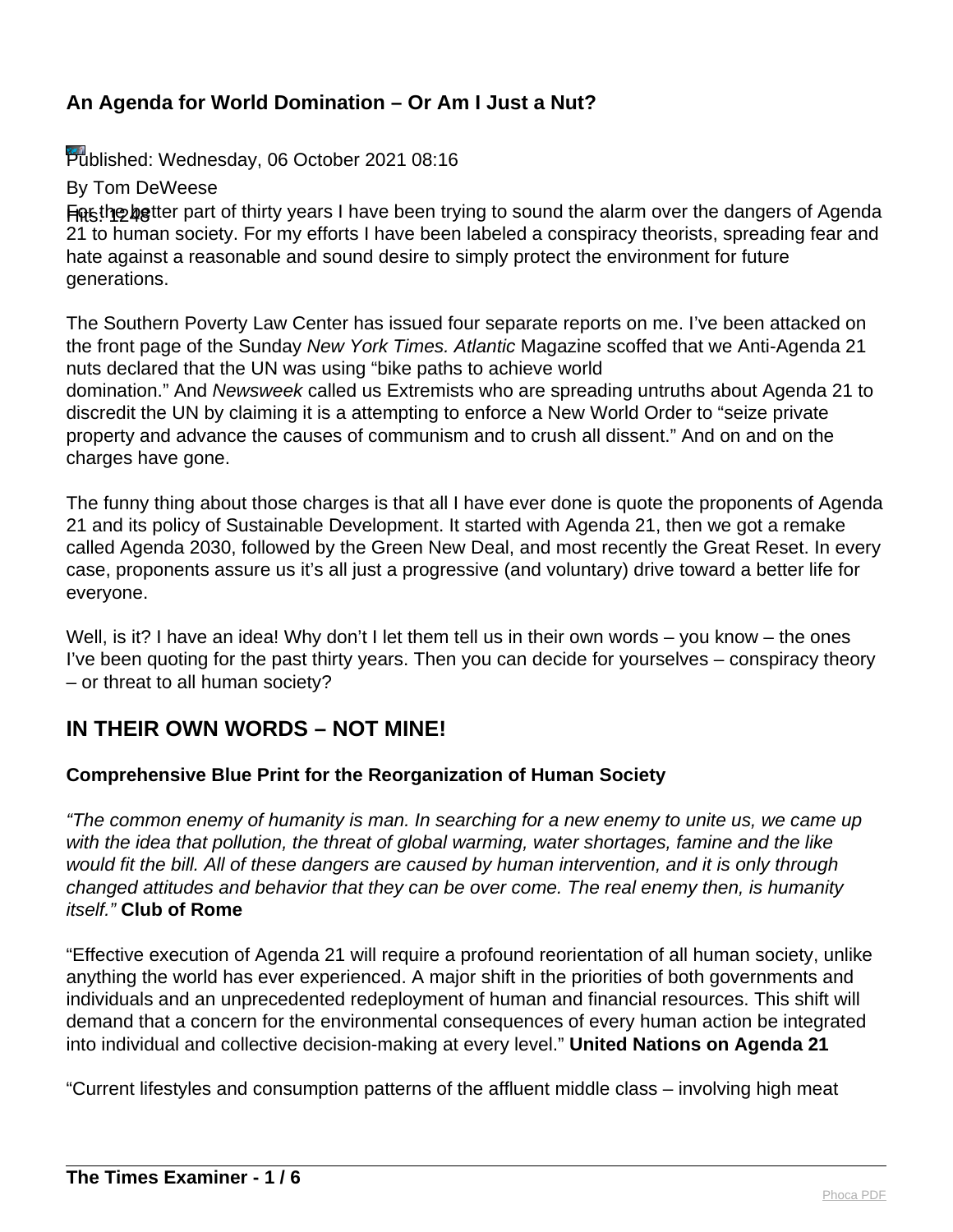i**Publishede wi***d***anes day**, So al Member 2021 row disioning, and suburban housing – are not By Tom DeWeese sustainable." **Maurice Strong, Chairman UN Earth Summit 1992**

માં/ાંધુ: તીતી8 go through a wrenching transformation to rid us of the horrors of the Twentieth Century's Industrial Revolution." **Al Gore, Earth in the Balance**

## **Climate Change – Truth or Fiction – It Doesn't Matter**

 "We've got to ride this global warming issue. Even if the theory of global warming is wrong we will be doing the right thing in terms of economic and environmental policy."

### **Timothy Wirth** (President, United Nations Foundation)

"No matter if the science of global warming is all phony…climate change provides the greatest opportunity to bring about justice and equality in the world."

**Christine Stewart** (Former Canadian Minister of the Environment)

"It doesn't matter what is true. It only matters what people believe is true."

### **Paul Watson (co-founder of Green Peace.)**

"This is the first time in the history of mankind that we are setting ourselves the task of intentionally, within a defined period of time, to change the economic development model that has been reigning for at least 150 years, since the industrial revolution."

**Christiana Figueres** (Executive Secretary, UN Framework Convention on Climate Change)

## **Population Control – Get Rid of the Worthless Humans**

"My three main goals would be to reduce human population to about 100 million world-wide, destroy the industrial infrastructure and see wilderness, with its full complement of species returning throughout the world…"

#### **Dave Foreman** (Co-founder of Earth First)

"The native ecosystems and the collective needs of non-human species must take precedence over the needs and desires of humans."

#### **Reed Noss,** (A Creator of the Wildlands Project)

"Human beings, as a species have no more value than slugs."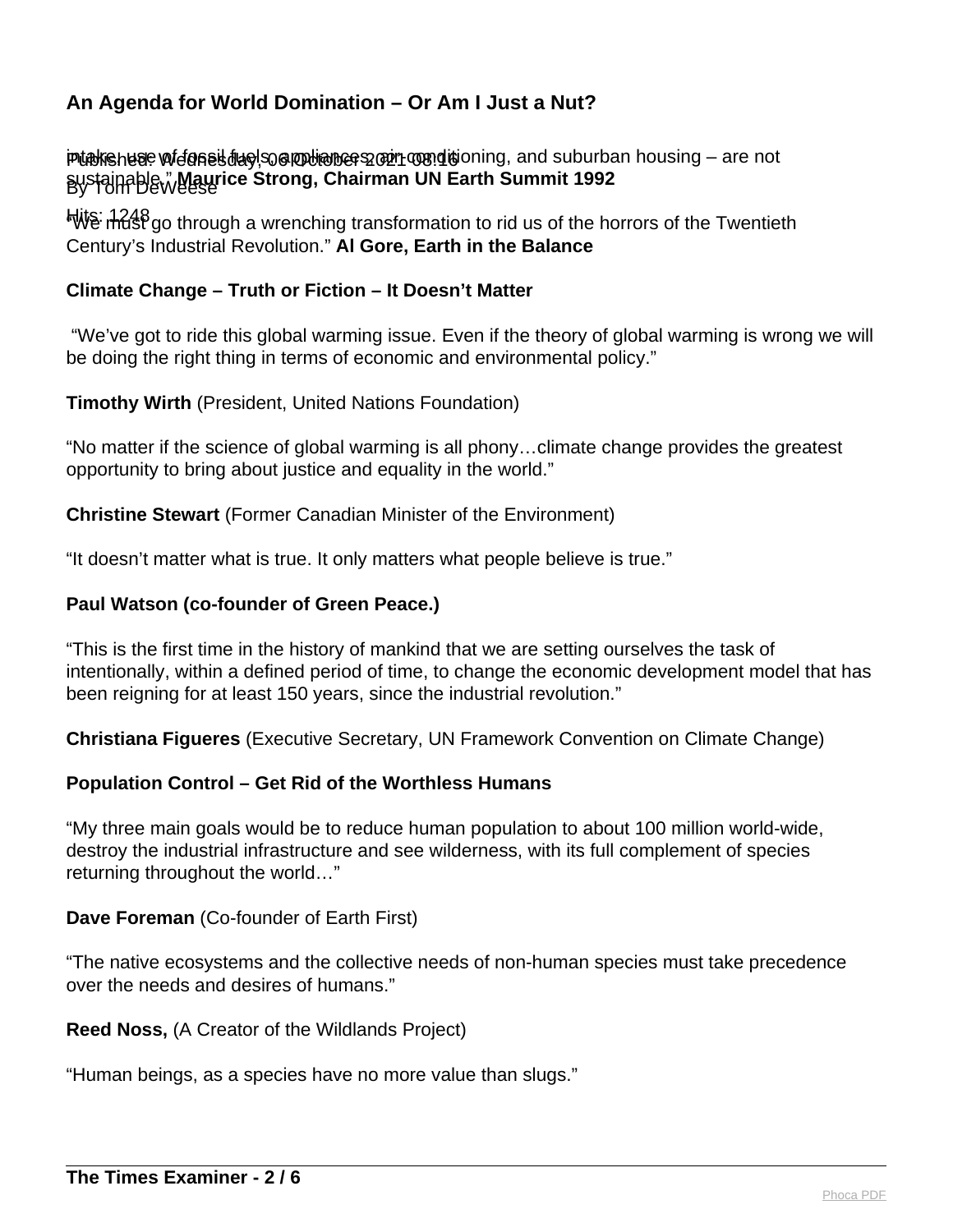## **Poblished: sv&ditos@iyE@ishchifsbep20021)**08:16

By Tom DeWeese Hits: 1248 Communications of the human race, other species might once again have a "Among environmentalists sharing two or three beers, the notion is quite common that, if only chance." **Richard Conniff** (Audubon Magazine)

"If I were reincarnated I would wish to return to Earth as a killer virus to lower human population levels." **Prince Phillip** (World Wildlife Fund)

"Childbearing should be a punishable crime against society, unless the parents hold a government license. All potential parents should be required to use contraceptive chemicals, the government issuing antidotes to citizens chosen for childbearing."

### **David Brower, Sierra Club**

#### **Sustainable = Globalism**

"All countries and all stakeholders, acting in collaborative partnership, will implement this plan… We are determined to take the bold and transformative steps which are urgently needed to shift the world onto a sustainable and resilient path. As we embark on this collective journey, we pledge that no one will be left behind."

#### **Preamble to Agenda 2030**

"The emerging 'environmentalization' of our civilization and the need for vigorous action in the interest of the entire global community will inevitably have multiple political consequences. Perhaps the most important of them will be a gradual change in the status of the United Nations. Inevitably, it must assume some aspects of world government." **Mikhail Gorbachev** (address to the State of the World Forum)

"A massive campaign must be launched to de-develop the United States. De-Development means bringing our economic system into line with the realities of ecology and the world resource situation." **Paul Ehrlich** (Prof of Population Studies, Stanford U.)

## **Enforcing the Global Agenda Locally**

"Regionalism must precede Globalism. We foresee a seamless system of governance from local communities, individual states, regional unions, and up through the United Nations itself." **UN Commission on Global Governance** 

"No one fully understands how, or even if, sustainable development can be achieved. However, there is growing consensus that it must be accomplished at the local level if it is to be achieved on a global basis."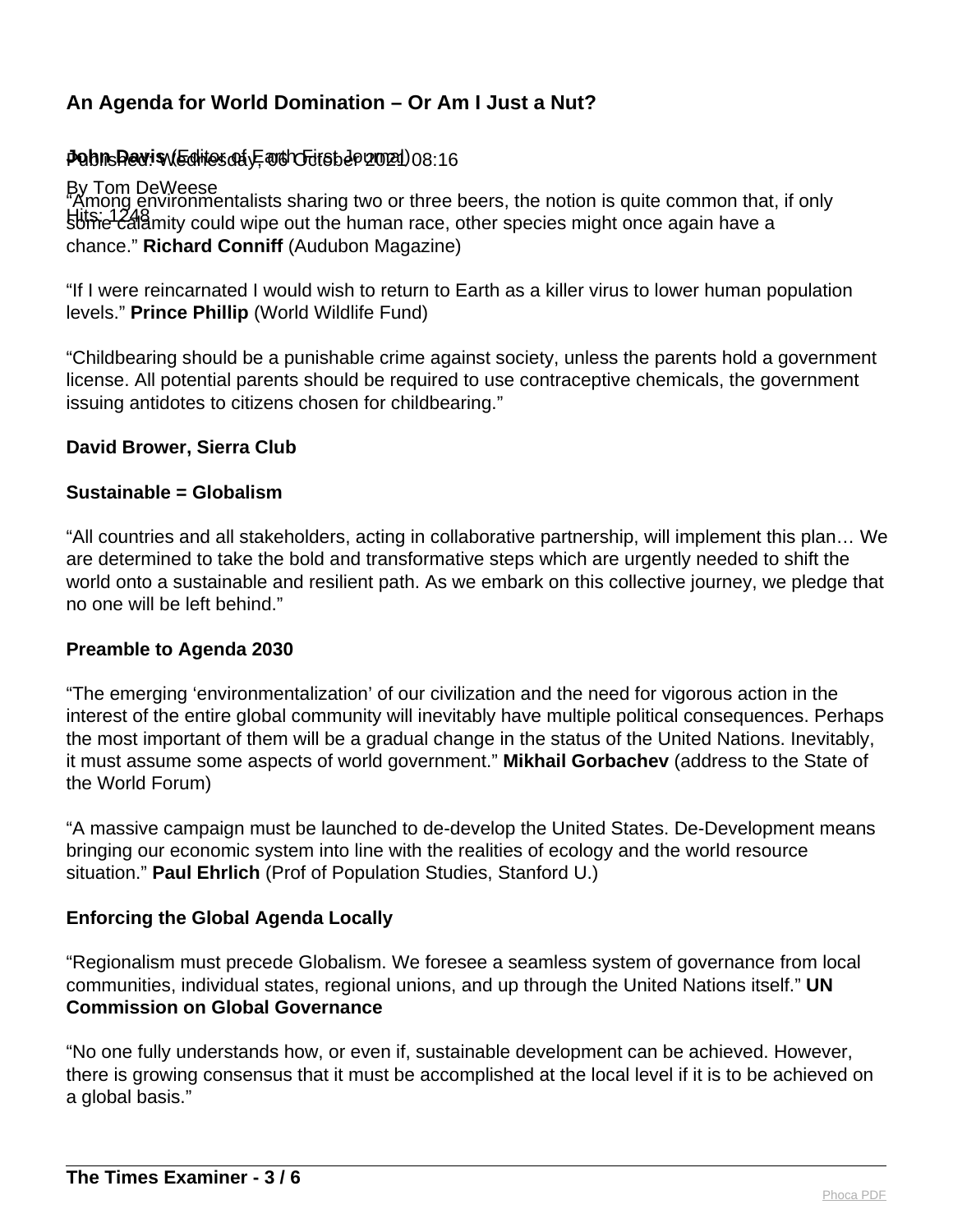# Published: Wednesday, 06 October 2021 08:16 **The Local Agenda 21 Planning Guide, published by ICLEA, 1996**

By Tom DeWeese Hits: 1248<br>Intequalities of wealth and power in our society…because the free market has proven incapable of "We believe planning should be a tool for allocating resources…and eliminating the great doing this." **Statement of Principles, Plannersnetwork.org, American Planning Association.** 

### **Resetting the Entire Economic System**

**"What then is the most effective transition strategy?** The essential aim is not to fight against consumer-capitalist society, but to build the **alternative** to it."

### **Author Ted Trainer, Transition to a Sustainable and Just World.**

"Simply shutting down the economy is not going to get us to our goal. So, just like we need innovation for COVID-19, we also need to get rid of emissions from all the different sectors and bring down climate change… This crosses many areas, transportation, industry, electricity, all those things, and agriculture – contribute to emissions…"

### **Bill Gates on the Covid lockdowns.**

"Individual rights will have to take a back seat to the collective."

## **Harvey Ruvin (ICLEI)**

"The right to full employment and ending unemployment by guaranteeing a job at a living wage in a safe workplace, empowered by labor unions; single-payer Medicare for all, tuition-free education from pre-school to college, and the right to affordable housing." **The Economic Bill Of Rights – the Green New Deal**

"Within a year, 77% of institutional investors intend to stop buying into companies that aren't, in some way, Sustainable. If it's not done by following Sustainable rules, it will not be financed." **The Great Reset**

"No industry or business will be spared from the impact of these challenges. Millions of companies risk disappearing and many industries face an uncertain future; a few will thrive." **Klaus Schwab, Covnd-19: The Great Reset**

"The chaotic growth of cites will be replaced by a dynamic system of urban settlement…The region is formed by the economic interdependence of its development… The region has a single system of transportation, a centralized administration, and a united system of education and research."

## **Soviet Russian architect Alexei Gutnov. The Ideal Communist City. 1968**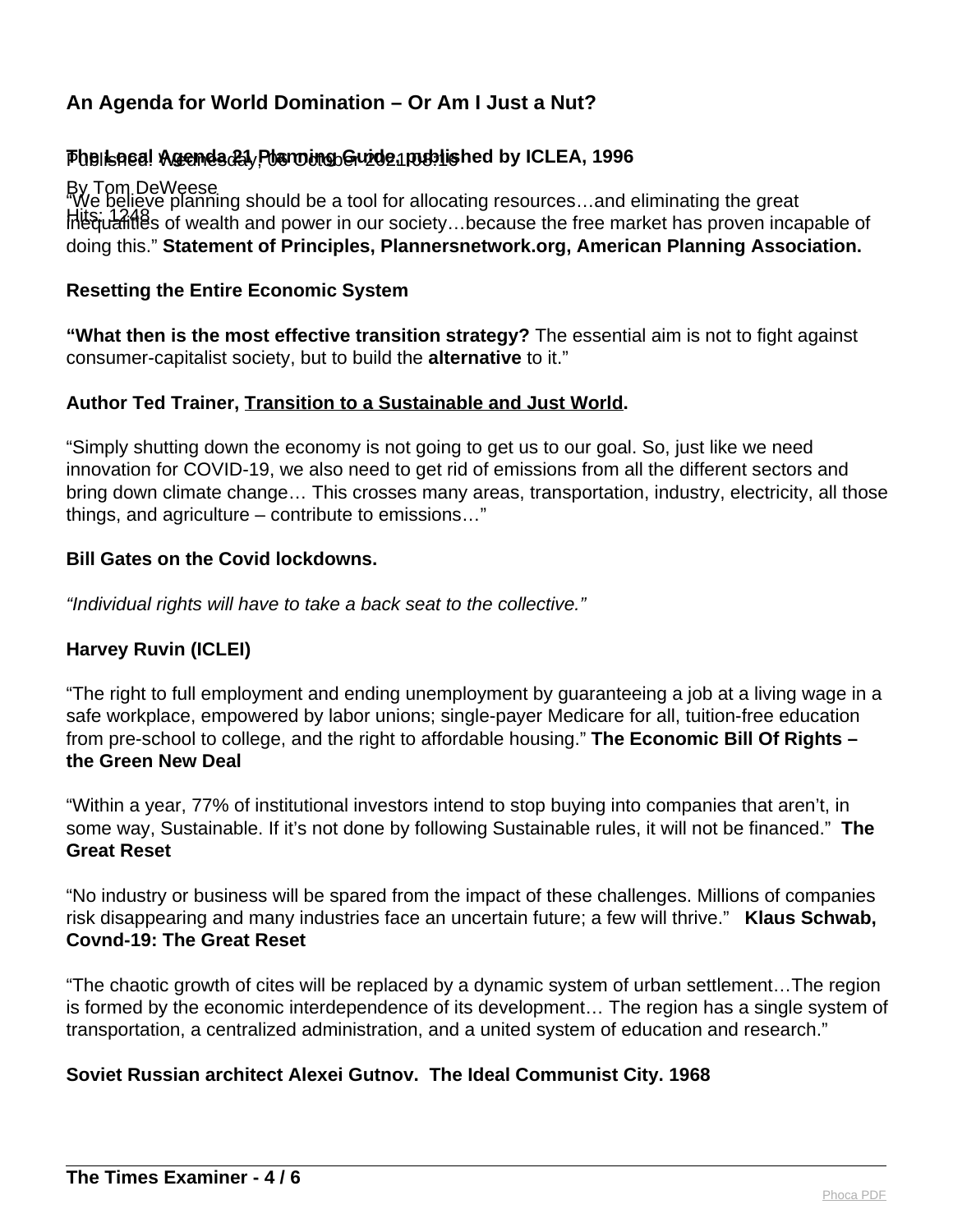Publishere we the saity, Now Ochat do think the neally want? Am I the nut for simply telling on them? There are tons more quotes I could use, but it would just be over-kill.<br>By Tom DeWese

Hits: 1248<br>Uur nation is in chaos,

- with our economy locked down,
- the ability to own and control our own property is disappearing,
- the public schools are becoming factories turning out compliant global village idiots,
- $\bullet$  the national debt is soaring.
- gas prices are skyrocketing,
- the nation's health care system is being destroyed,
- Christianity is being assaulted,
- and the growing threat of a total surveillance society is watching our every move.

Do you see any connection to the above quotes and these current realities taking place across the globe?

It's interesting to note that Klaus Schwab, head of the World Economic Forum, issued his book titled Covid 19; The Great Reset, claiming it is based on what has been learned during the Covid lockdown. Yet the book was published in August, 2020, just five months into the lockdown. The purpose of the book, claims Schwab, is to take what we learned during the lockdown to guide us on how to govern in this new, dangerous era. The book clearly hints that the pandemic is a result of man-made climate change, and we will suffer endless pandemics unless we reorder society – exactly the same message of Agenda 21.

Considering that an idea for a book takes time to conceive, research, write and then publish – to do it all within five months from the beginning of the pandemic, is either super human — or the Covid experience and its Great Reset were all planned way in advance. Add to that the fact that Dr. Fuchi said in 2017 that Donald Trump was definitely going to face a surprise pandemic – well you get the picture.

Let me finish with one more quote. This one is from my friend and powerful warrior against Agenda 21, the late Rosa Koire. "UN Agenda 21/Sustainable Development is the action plan to inventory and control all land, all water, all minerals, all plants, all animals, all construction, all means of production, all information, all energy, and all human beings in the world. INVENTORY AND CONTROL!"

That's what we are truly facing. That is what every one of these quotes is advocating – regulation of every aspect of our lives to enforce their agenda to inventory and control everything on earth. Their words – not mine!

Either we stand up to stop it, or suffer the consequences. I rest my case!